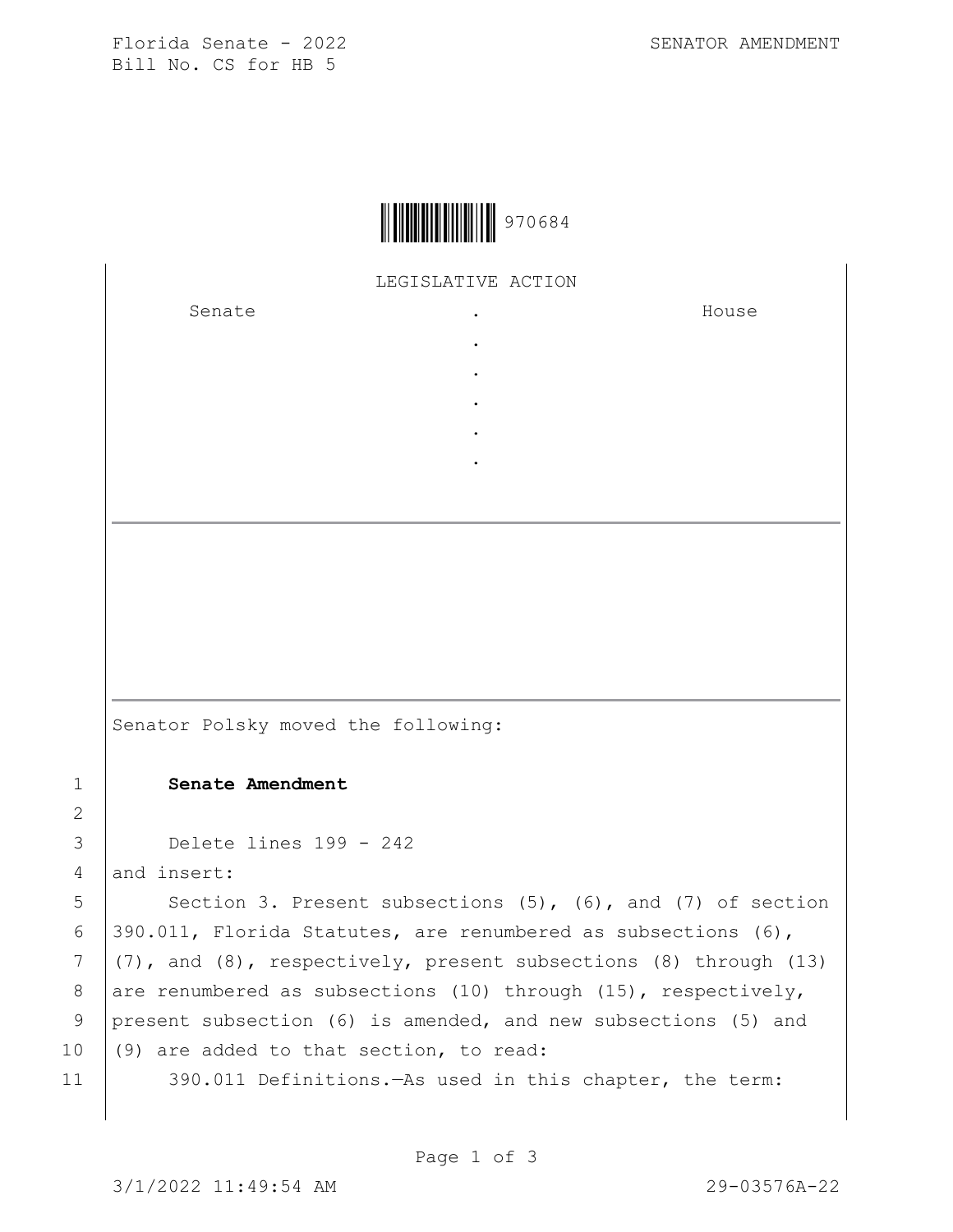Florida Senate - 2022 SENATOR AMENDMENT Bill No. CS for HB 5

**|| || || || || || || || || || || || ||** 970684

12 | (5) "Condition imminent" means a terminal condition that, 13  $\vert$  in reasonable medical judgment, regardless of the provision of 14 life-saving medical treatment, is incompatible with sustained 15 life outside the womb. 16  $(7)$  (6) "Gestation" means the development of a human embryo 17  $\sigma$  or fetus as calculated from the first day of the pregnant 18 | woman's last menstrual period between fertilization and birth. 19 (9) "Medical abortion" means the administration or use of  $20$  an abortion-inducing drug to induce an abortion. 21 | Section 4. Subsection (1) of section 390.0111, Florida 22 Statutes, is amended to read: 23 390.0111 Termination of pregnancies.-24 (1) TERMINATION AFTER GESTATIONAL AGE OF 15 WEEKS <del>IN THIRD</del> 25 | TRIMESTER; WHEN ALLOWED. - A physician may not perform a No 26 termination of pregnancy if the physician determines the 27  $q$  qestational age of the fetus is more than 15 weeks  $shall-be$ 28 performed on any human being in the third trimester of pregnancy 29 unless one of the following conditions is met: 30 (a) Two physicians certify in writing that, in reasonable 31 medical judgment, the termination of the pregnancy is necessary  $32$  to save the pregnant woman's life or avert a serious risk of 33 substantial and irreversible physical impairment of a major 34 bodily function of the pregnant woman other than a psychological 35 condition. 36 (b) The physician certifies in writing that, in reasonable 37 medical judgment, there is a medical necessity for legitimate 38 emergency medical procedures for termination of the pregnancy to 39 save the pregnant woman's life or avert a serious risk of 40 imminent substantial and irreversible physical impairment of a

Page 2 of 3